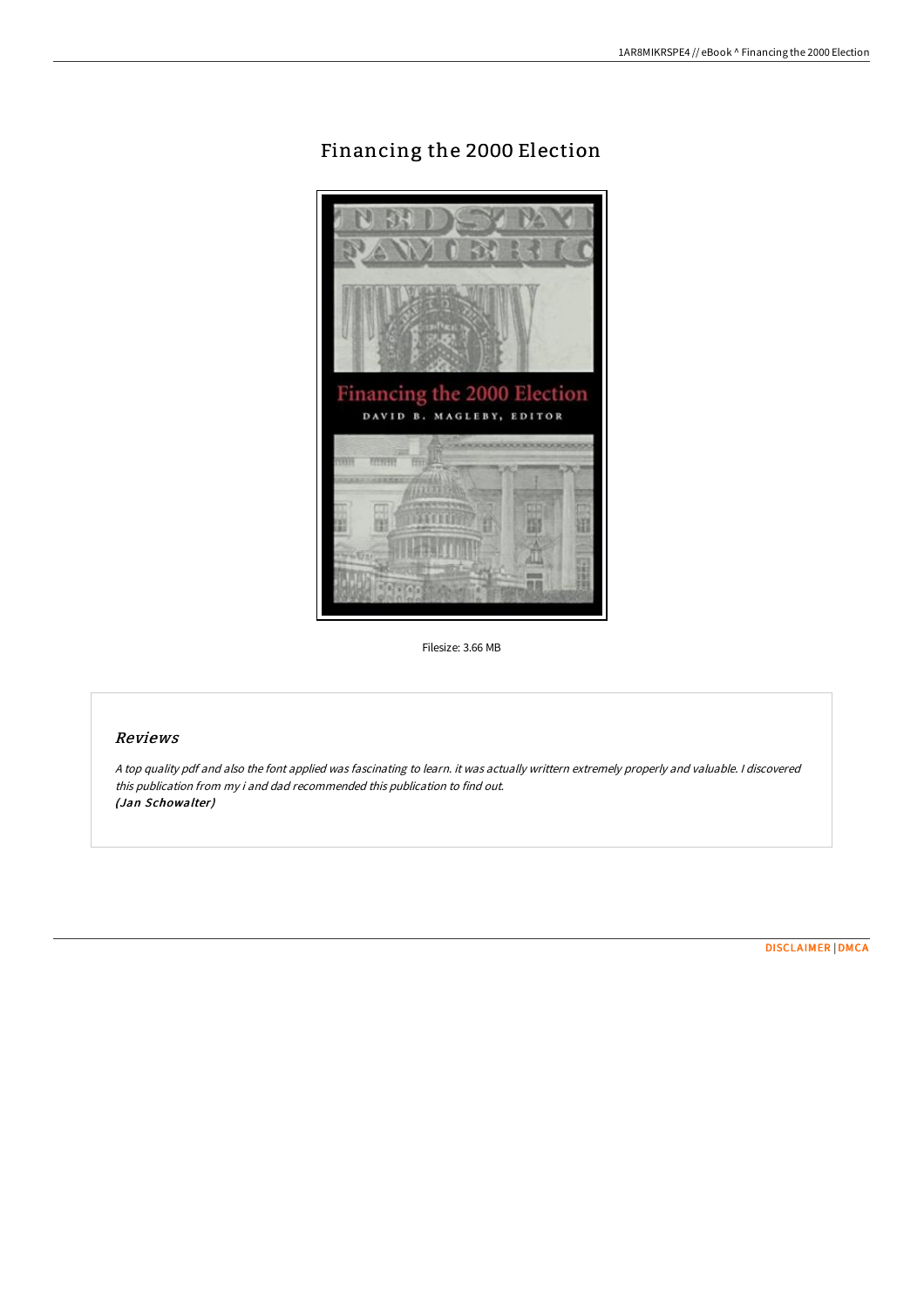## FINANCING THE 2000 ELECTION



To save Financing the 2000 Election PDF, please click the hyperlink beneath and save the document or have accessibility to other information that are have conjunction with FINANCING THE 2000 ELECTION ebook.

Brookings Institution Press. Paperback. Condition: New. 274 pages. Dimensions: 9.1in. x 6.2in. x 0.8in.Since the 1960 national election, the nonpartisan Citizens Research Foundation (CRF) has published a series of Financing the Election volumes, compiling reliable data on the costs and trends of campaign finance. For the 2000 edition, CRF and the Center for the Study of Elections and Democracy at Brigham Young University assembled leading political science scholars to analyze this historic election season where campaign finance was critically important. Candice J. Nelson of American University compares spending estimates in 2000 with previous election cycles, and discusses the implications of increased spending. John C. Green and Nathan S. Bigelow of the Roy Bliss Institute at the University of Akron look at the presidential nomination campaigns, while Anthony Corrado of Colby College explores the financing of the general election, including the unprecedented Florida recount battle. Paul S. Herrnson of the University of Maryland and Kelly D. Patterson of Brigham Young University review the close party balance in the House and Senate and its effect on the financing of congressional elections. Diana Dwyre of California State University-Chico and Robin Kolodny of Temple University put the role of political parties and their use of soft money in perspective. Alan J. Cigler of the University of Kansas investigates the ways interest groups attempt to influence elections. Anthony Gierzynski of the University of Vermont analyzes the impact of redistricting on gubernatorial and state legislative elections, while Roy A. Schotland of Georgetown University Law School examines the recent history and rising costs of judicial campaigns. Finally, Thomas Mann of the Brookings Institution discusses lessons the 2000 elections should teach us about the realities of financing elections and the implications for reform that emerged from this remarkable election. In setting forth the contours of American political finance,...

 $\blacksquare$ Read [Financing](http://albedo.media/financing-the-2000-election.html) the 2000 Election Online B [Download](http://albedo.media/financing-the-2000-election.html) PDF Financing the 2000 Election